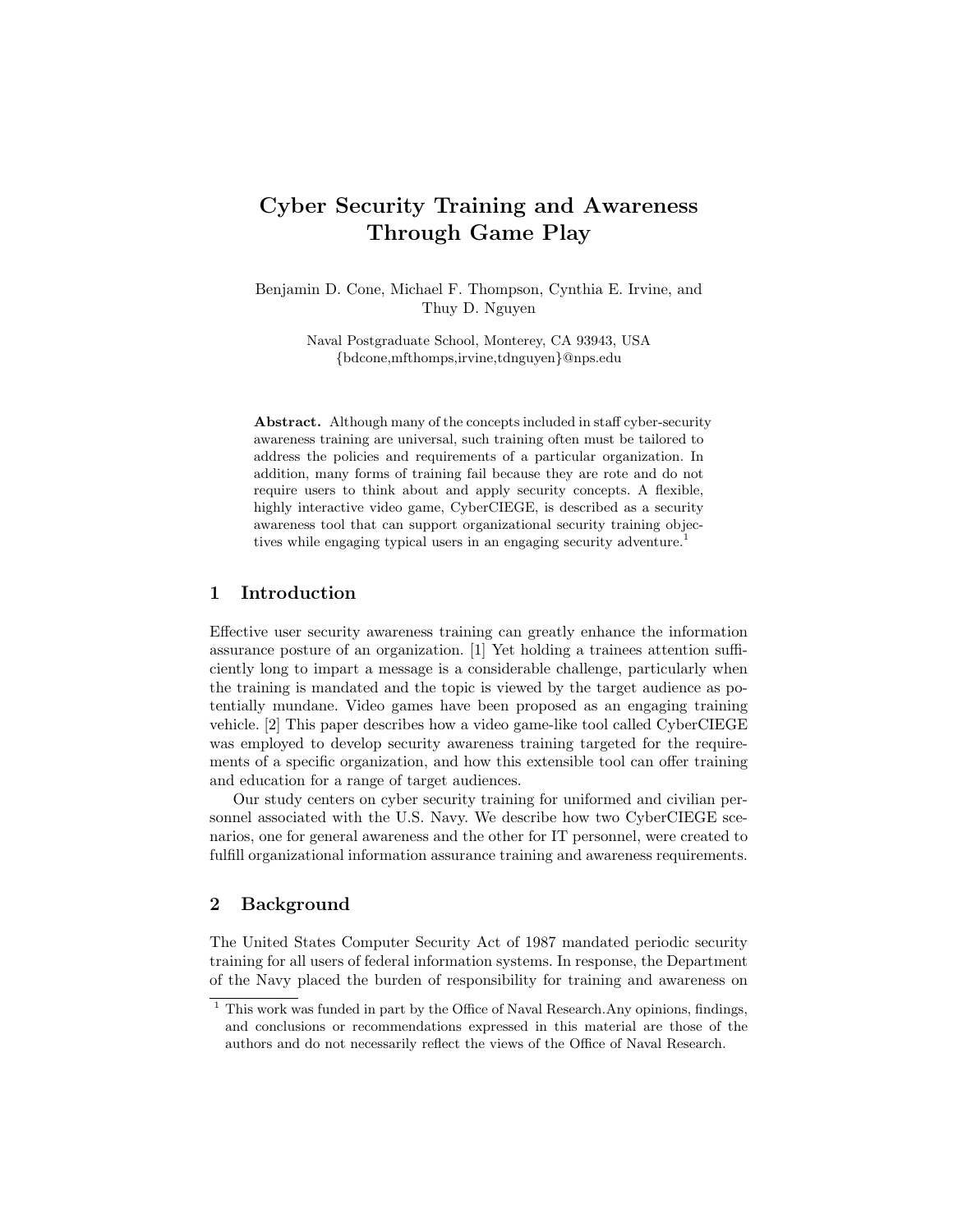local Information Systems Security Managers [10], who were, in turn, responsible for developing local training sessions or computer-based training (CBT). To supplement other IA directives [3, 4], in 2004, the U.S. Department of Defense (DOD) issued DOD Directive 8570.1 [5], which mandated initial and annual refresher information assurance training for all DOD information system users. Since then, all users of Navy information systems have been instructed to complete a DOD IA awareness CBT. The CBT is a web-enabled slide presentation. It is trivial for personnel to click through the training to its successful completion without absorbing any of the material.

Directive 8750.1 has highlighted the importance of fostering a security culture and the need to find training techniques that will actively engage the typical user. A participatory video game requires more user involvement than slide presentations or other standard training and awareness vehicles.

#### 2.1 Common Current Training and Awareness Techniques

Training and awareness is generally accomplished using one of a combination of several techniques described below.

Formal Training Sessions can be instructor-led, brown-bag seminars, or video sessions. Formal training in sessions facilitated by local information security personnel represents the traditional approach to user training and awareness within the Department of the Navy. The success of this approach depends upon the ability of the training facilitator to engage the audience.

Passive computer-based and web-based training represents a centralized approach to the training and awareness problem. CBT offers the user the flexibility of self-paced training, and provides the organization with the ability to train users to an enterprise-wide standard. Its disadvantage is that training and awareness becomes a monotonous slide show that fails to challenge the user and provides no dialogue for further elaboration. Often, users attempt to complete CBT sessions with minimal time or thought. The CBT developer must attempt to provide engaging instruction within the constraints of a passive medium.

Strategic placement of awareness messages seeks to raise the level of consciousness through the delivery of messages in the workplace. Some of the more common delivery methods include organizational newsletters and memos, email messages, posters, screen savers, and security labels.

Interactive computer-based training, such as a video game, generally falls into two broad classes: first-person interaction games or resource management simulations. The majority of games fall into the first category and include firstperson shooter games where the player is confronted by an adversary or problem and must take an appropriate action or is penalized, sometimes severely. In contrast, resource management games require the player to manage a virtual environment using limited resources. The player attempts to make choices that improve the environment within the constraints of the available resources. Good choices result in a richer environment and additional resources. SimCity<sup>TM</sup>, other "sims" games, and RollerCoaster Tycoon (R) are popular examples of resource management games.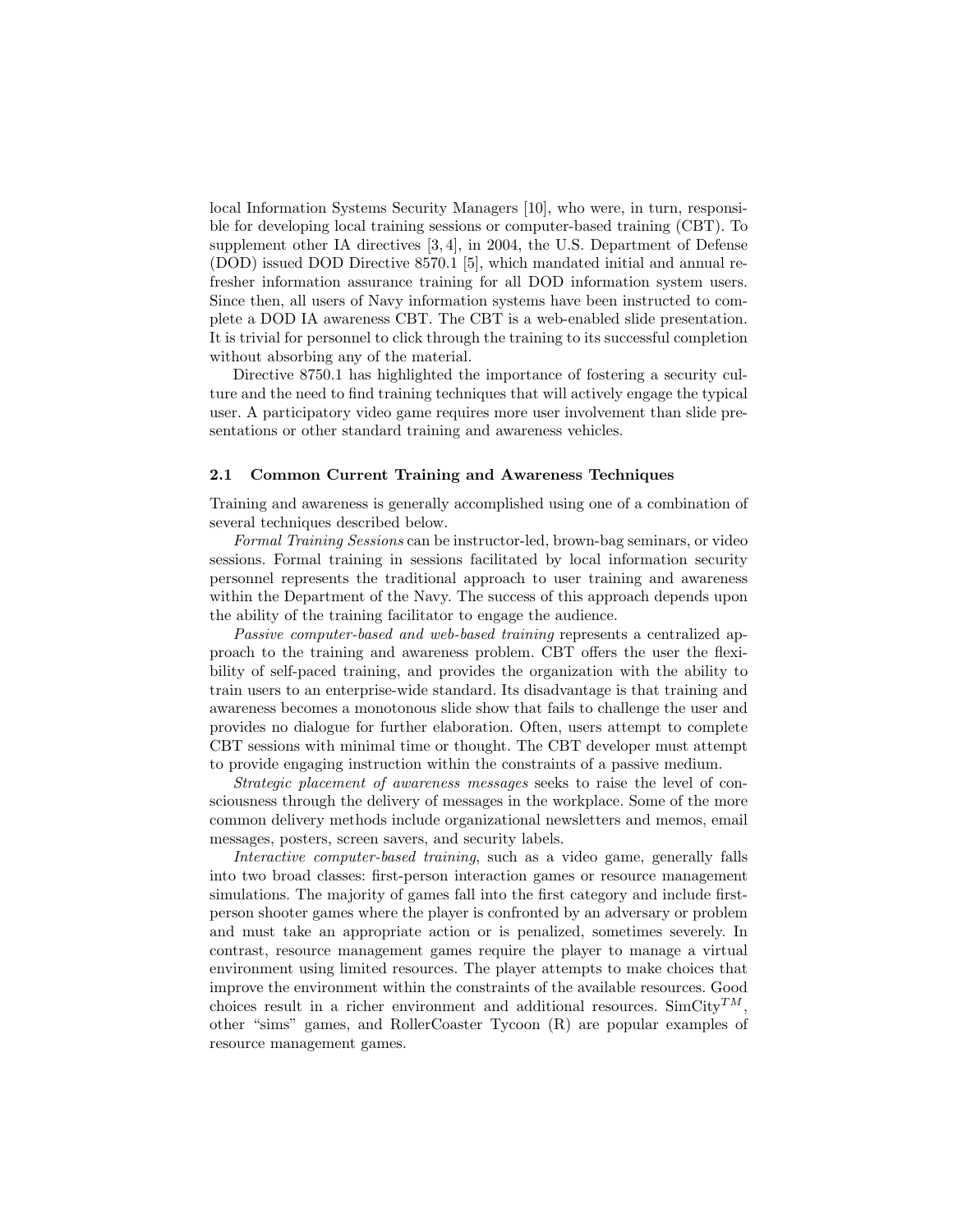#### 2.2 CyberCIEGE

In 2005, the Naval Postgraduate School released a U.S. government version of CyberCIEGE, a video game intended to support education and training in computer and network security. Simultaneously, our collaborators at Rivermind, Inc. made a version available to non-government organizations. The game employs resource management and simulation to illustrate information assurance concepts for education and training. [6, 7] In the CyberCIEGE virtual world, players construct and configure the computer networks necessary to allow virtual users to be productive and achieve goals to further the success of the enterprise. Players operate and defend their networks, and can watch the consequences of their choices, while under attack by hackers, vandals and potentially well-motivated professionals.

CyberCIEGE Components. The building blocks of CyberCIEGE consist of several elements: a unique simulation engine, a domain-specific scenario definition language, a scenario development tool, and a video-enhanced encyclopedia. [8] CyberCIEGE is intended to be extensible in that new CyberCIEGE scenarios tailored to specific audiences and topics are easily created. [9]

The scenario definition language expresses security-related risk management trade-offs for different scenarios. The CyberCIEGE simulation engine interprets this scenario definition language and presents the player with the resulting simulation. What the player experiences and the consequences of the player choices are a function of the scenario as expressed using the scenario definition language.

The game engine and the language that feeds it are rich in information assurance concepts so that it is possible to simulate sophisticated environments subject to a variety of threats and vulnerabilities. They also include substantial support for relatively brief, scripted training and awareness scenarios. This support includes cartoon-like balloon speech by the virtual users, message tickers, pop-up quizzes and conditional play of video sequences, e.g., a computer worm.

#### 3 Requirements Analysis

Training and awareness requirements were developed from the legacy Information Security program of the U.S. Navy and from the current Department of Defense IA training and awareness computer-based training course.

Many of the requirements for the awareness scenario were obtained from the U.S. Navy Information Security Program. Navy requirements for user security training are found in the Navy INFOSEC program guidebooks for local Information System Security Officers [11] and Network Security Officers [12]. These documents offer recommended training curriculum topics and subtopics.

- Value of information, e.g., personnel files, legal records, and trade secrets.
- Communication and Computer vulnerabilities such as malicious software, internet risks, human errors, and internet security risks.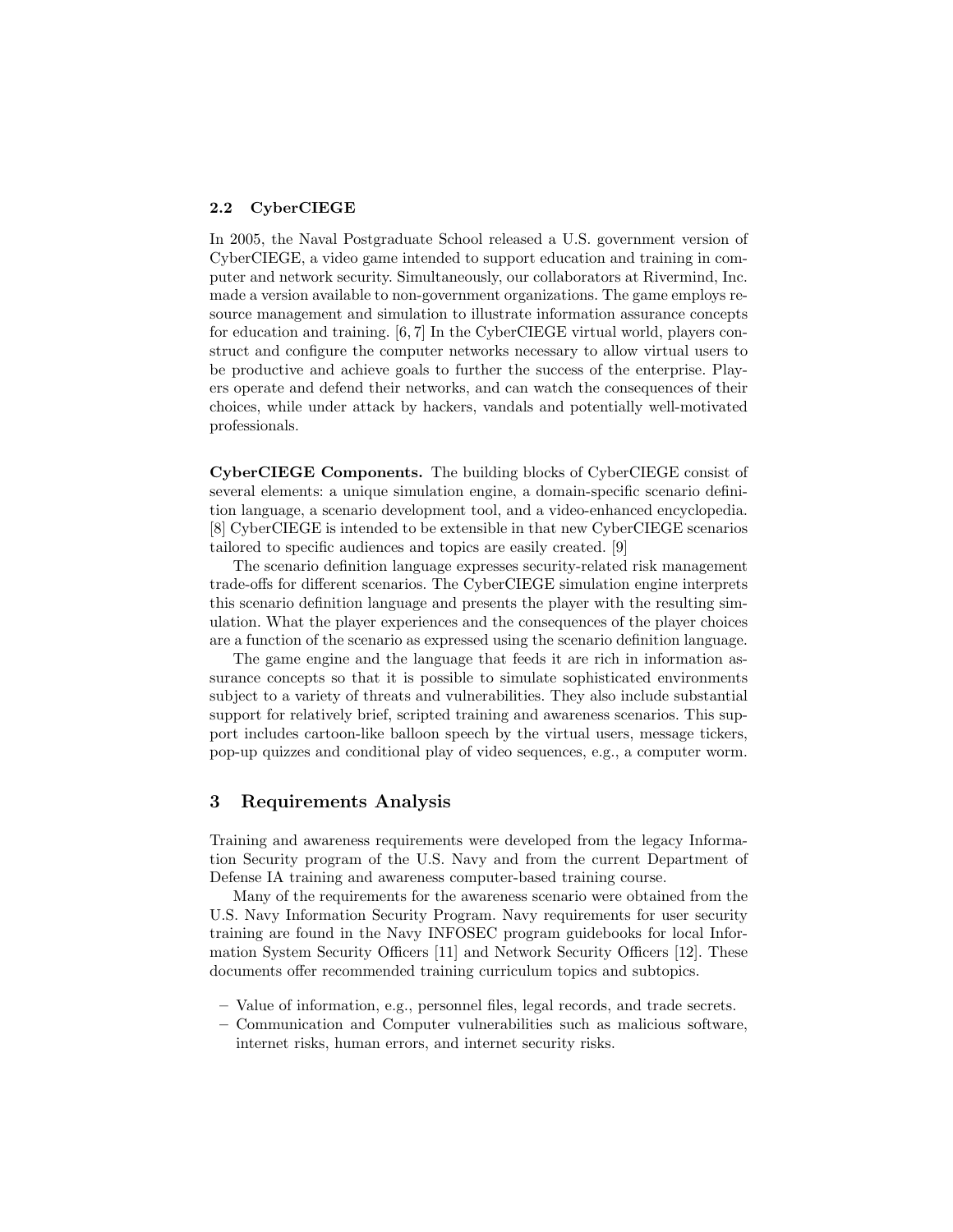- Basic safe computing practices such as locking computers when unattended.
- Password management including password generation, protection, and change frequency.
- Local security procedures, e.g., cipher locks and violation reports.

The other requirements source was the DOD Information Assurance Awareness CBT. The majority of naval organizations currently use the "DOD Information Assurance Awareness" CBT [13] to fulfill obligations for enterprise-wide annual refresher training. It addresses the following topic areas:

- Importance of IA (overview, evolution, and policy)
- IA Threats (threats, vulnerabilities, social engineering, and internet security)
- Malicious Code (overview, protection, and internet hoaxes)
- User Roles (system security and protecting DOD information)
- Personal and Home security (online transactions and security tips)

These topics provided the requirements for the video game-based training and awareness.

## 4 Scenarios for Training and Awareness

Two CyberCIEGE scenarios were designed to fulfill the Navy IA training requirements. The first seeks to make the player aware of basic IA problems and principles. The second is intended is for more sophisticated users of computerbased assets. An brief summary of other CyberCIEGE awareness and training scenarios is provided in Section 4.2.

The basic user scenario focuses on computer security fundamentals. The player is placed in the role of a security decision maker aboard a ship, who must complete objectives that raise the security posture of the organization. If objectives are not completed within a specified time, appropriate attacks are triggered by the game engine and the player is penalized. After completing each objective, the player is presented with an awareness message that relates the action taken in the game with real-life circumstances and provides feedback regarding the players choices. The player wins by completing all the objectives without incurring "fatal" penalties.

For each topic identified in the requirements analysis, a scenario element was created that requires the player to do something that will convey the concept to be learned. Some of the topics and activities are described in Table 1. Features that made this scenario Navy-specific included the protection of classified information and cultural aspects of organizational security associated with the hierarchical command structure of the DOD.

#### 4.1 Scenarios for IT Staff

Navy IT training requirements for staff with IT-related jobs are addressed by a second scenario that focuses on network security, and serves to introduce technical users into the roles they must assume. The player assumes the role of acting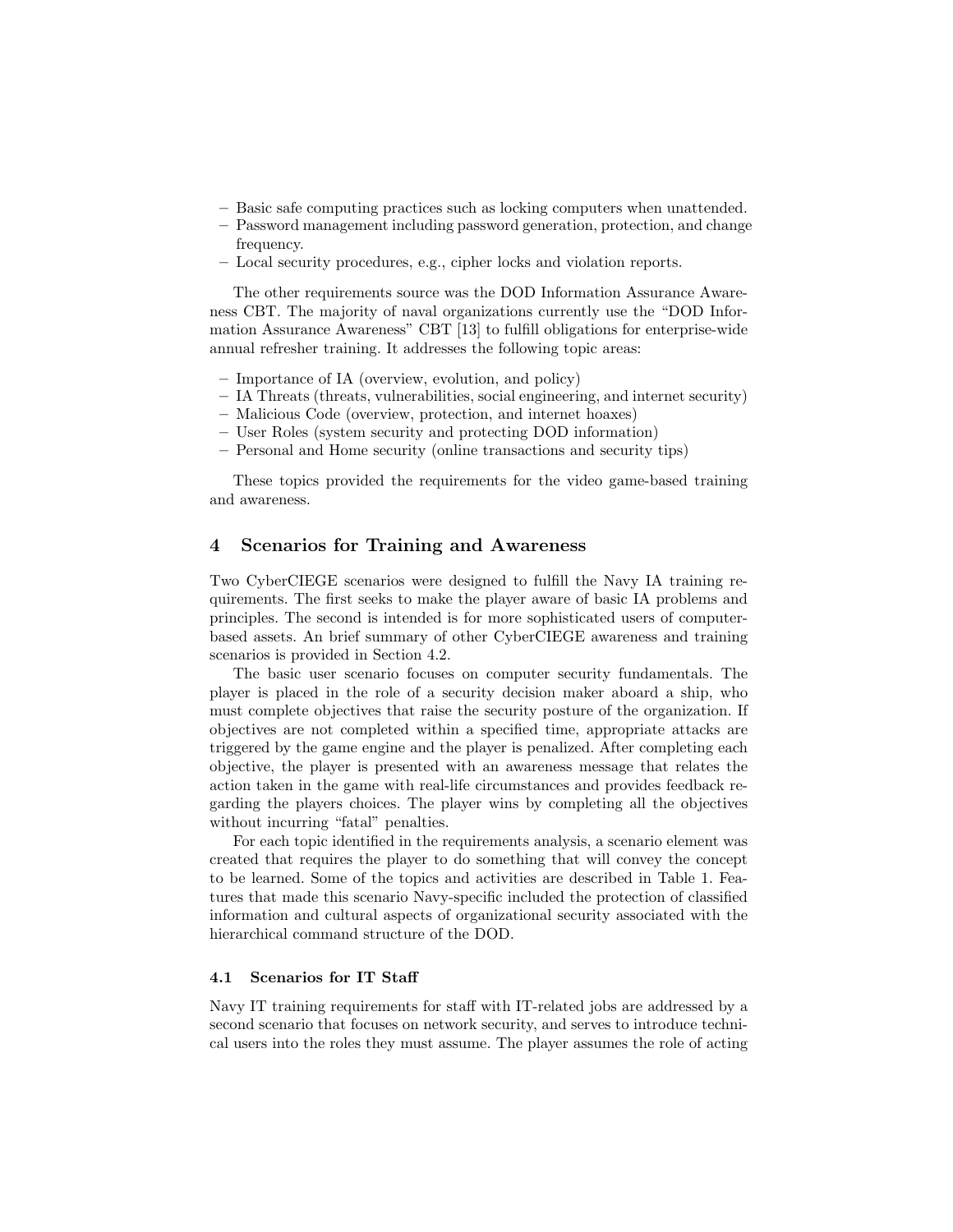Table 1. Basic Awareness Topics and Player Activities

| Topic                    | Player Activity                                                                                                                                                                                                                              |
|--------------------------|----------------------------------------------------------------------------------------------------------------------------------------------------------------------------------------------------------------------------------------------|
| Introductory IA briefing | This briefing includes definitions and descriptions of im-<br>portant IA elements and how they interact.                                                                                                                                     |
| Information value        | The user must protect high value information and answer<br>questions about information dissemination.                                                                                                                                        |
| Access control           | The player is introduced to both mandatory and discre-                                                                                                                                                                                       |
| mechanisms               | tionary access control, with the latter as a supplement to<br>controls on classified information.                                                                                                                                            |
| Social engineering       | The player is presented with a scenario that will lead to a<br>social engineering attack if proper action is not taken.                                                                                                                      |
| Password management      | The player must prevent a game character from revealing<br>his password to an outside contractor.                                                                                                                                            |
| Malicious software and   | The player must determine and expend resources to pro-                                                                                                                                                                                       |
| basic safe computing     | cure three procedural settings that will prevent malicious<br>software propagation.                                                                                                                                                          |
| Safeguarding data        | The player is presented with a situation where it appears<br>that a game character is leaving the premises with sen-<br>sitive information. Actions taken by the player allow the<br>importance of secure storage of backups to be conveyed. |
| Physical security        | The player must select cost-effective physical security                                                                                                                                                                                      |
| mechanisms               | mechanisms to prevent unauthorized entry into sensitive<br>areas.                                                                                                                                                                            |

security manager while the "boss" is away. The player must manage three internal networks, one of which processes classified information. During this scenario, the player must complete technical objectives addressing physical security mechanisms, access control, filtering, antivirus protection, data backups, patching configurations, password policies, and network vulnerability assessment.

#### 4.2 Other Scenarios

The rich and flexible CyberCIEGE scenario definition language supports information assurance training beyond military environments. For example, an identity theft scenario was built to teach users about methods of identity theft prevention in home computing environments. [14] This scenario focuses on a few basic user behaviors that can greatly reduce the risk of identity theft, while highlighting consequences of risky behavior through an engaging story line.

One set of scenarios was developed solely to help train users to reduce the risks of distributing worms and viruses. Here, the player can see the damaging effects of worms and viruses, and learns that a major cause of malicious software proliferation is through user execution of email attachments.

Other CyberCIEGE scenarios illustrate more complex and subtle information assurance concepts. These longer, more sophisticated scenarios are more like traditional simulation and resource management games. For these, the target